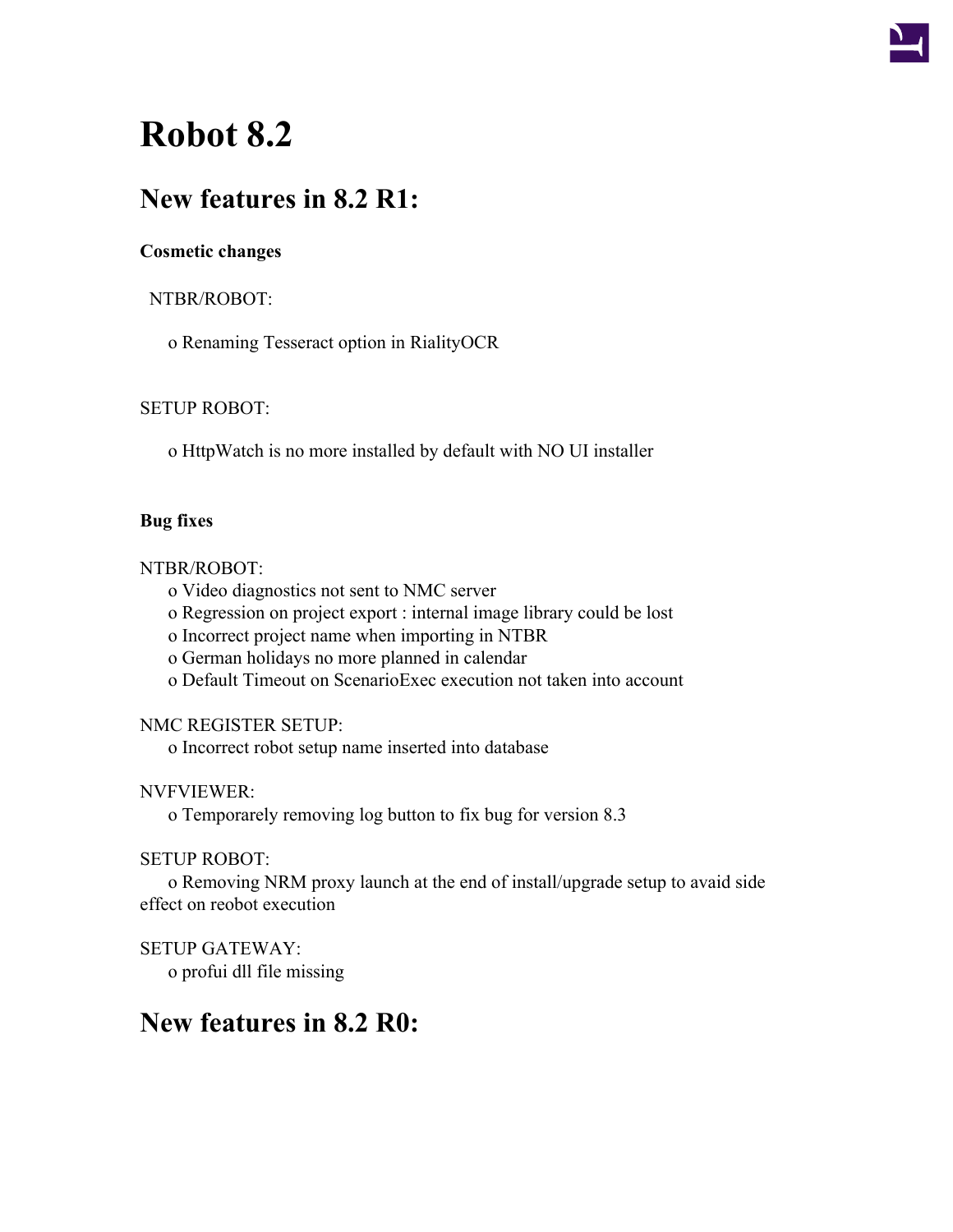#### **Major Evolutions**

#### OCR:

o New OCR based on Tesseract

o Integation of new dictionnairies (German, Finnish, Chinese, Swedish, Dutch) o New OCR based on Google Vison API ( from Google Cloud Functions)

**Minor Evolutions**

#### SETUP:

o Include HTTPWATCH et NVFViewer clients in Set-Up o New NMC Set-up with manifest (Robot side)

#### NTBR :

o Add 3 new functions : BuildURL, AddURLArg et PowerShellExec in NewTest-Basic

o Add sensitive case checkbox in assistant and leave 'case insensitive' by default in WaitWnd function

# SECURITY:

o Compliance with TLS 1.2 only mode

o AES scenario password encryption

#### **Cosmetic changes**

NTBR/ROBOT:

o Deactivate color coding in scripting Studio

o Step by Step mode - incorrect variable display

o integration of 7za.exe to package/unpackage projects sent/received from NMC

server

o diagnostic are synchronously sent to NMC server with results

o Force Disable Internet Explorer Enhanced Security Configuration (IE ESC) (active by default on robot serveur) to disable it, set

[REMOTE\_MANAGER]NO\_DISABLE\_IE\_ESC=1

o setting reboot session with value

[REMOTE\_MANAGER]SESSION\_REBOOT\_DELAY=0 and combining [REMOTE\_MANAGER]NO\_AUTOLOGON=1 allow the robot to run in real user session

GATEWAY:

o Simplify protocols display in NEWTEST Robot session configuration tool